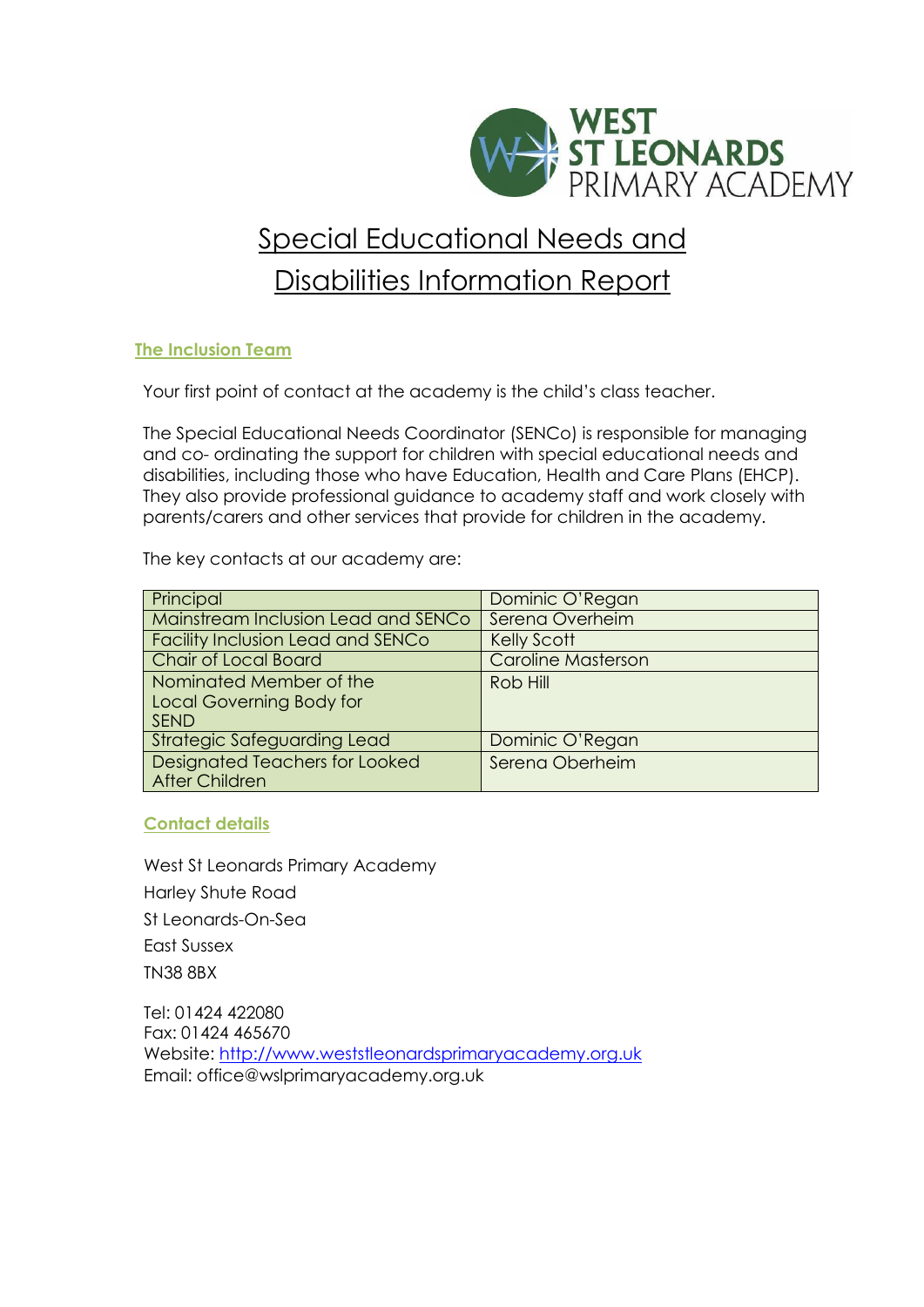#### **Types of SEND**

We are a primary academy and we admit pupils aged 4 to 11 years.

We are an inclusive school. This means we provide for children with all types of special educational needs. The areas of need that are described in the SEND Code of Practice are:

- **Communication and interaction** this includes children and young people with speech, language and communication needs (SLCN) and those with an Autism Spectrum Disorder (ASD) including Asperger's Syndrome.
- **Cognition and learning**  this includes children and young people with moderate learning difficulties (MLD), severe learning difficulties (SLD) and profound and multiple learning difficulties (PMLD). This also includes children and young people with specific learning difficulties (SpLD) such as dyslexia, dyscalculia and dyspraxia.
- **Social, emotional and mental health difficulties**  social, emotional and mental health difficulties may manifest themselves in many ways including becoming withdrawn or isolated, as well as displaying challenging, disruptive or disturbing behaviour. Other children and young people may have disorders such as attention deficit disorder, attention deficit hyperactive disorder or attachment disorder
- **Sensory and/or physical needs**  this includes children and young people with visual impairment (VI), hearing impairment (HI), multi-sensory impairment (MSI) and physical disability (PD)





Children and young people with any of these needs can be included with our academy community. Whilst these four categories broadly identify the primary areas of need for children and young people, our academy will consider the needs of the whole child or young person and not just their special educational needs.

If you want a place at our academy for a child with an Education, Health and Care plan, this can be considered during the annual review process and/or during the admissions process. If you want a place for any other child with special educational needs, you should apply as normal, and your application will be considered in the same way as applications from children without special educational needs.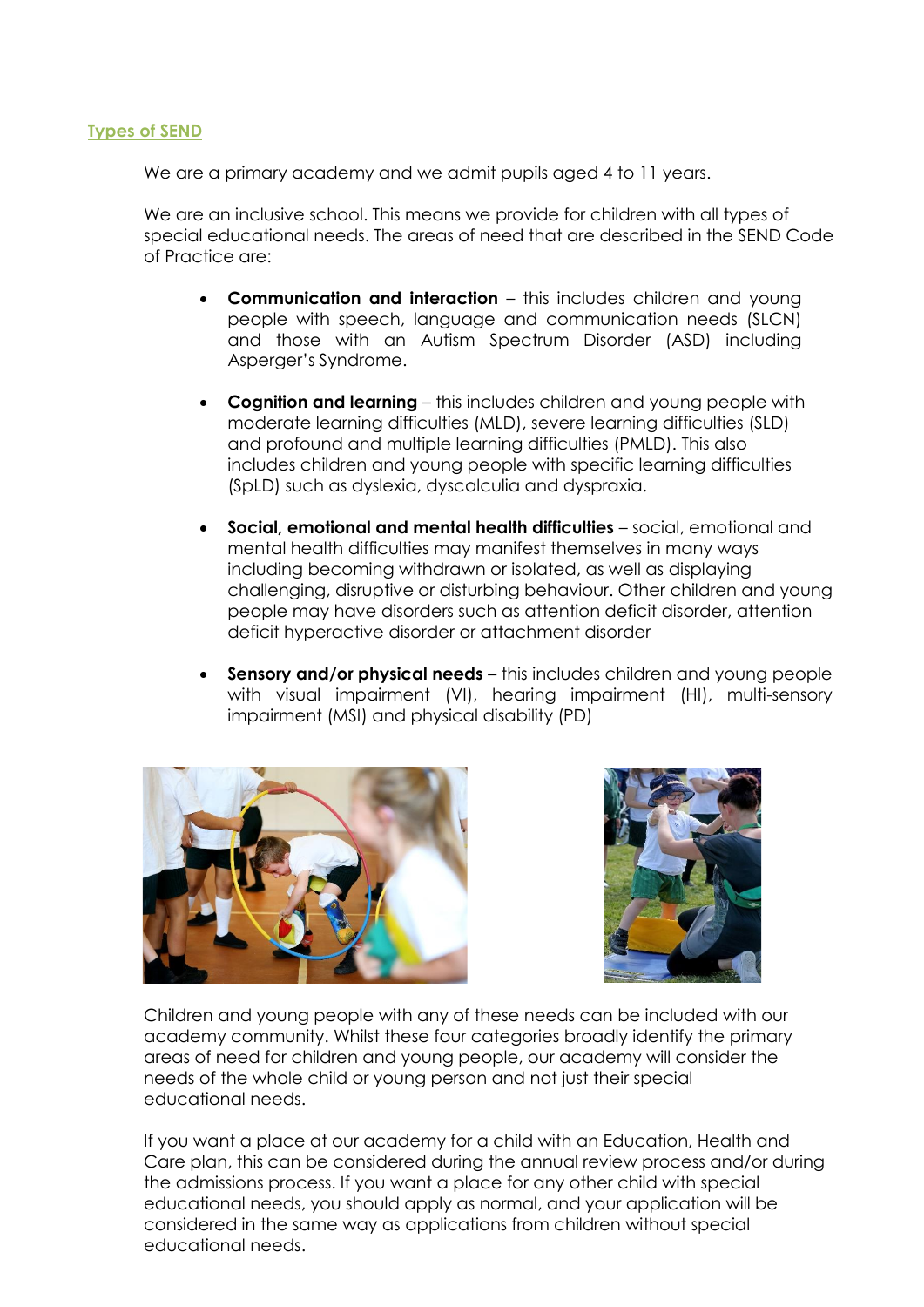Our Admissions Policy is available on our website. Other useful information is available from:

- **[School admissions-](http://www.eastsussex.gov.uk/educationandlearning/schools/findingaschool/default.htm) East Sussex.gov.uk**
- Contact Information for Families for admissions advice 0345 60 80 192

## **Inclusion in Action**

The key aim of the University of Brighton Academies Trust and each of its academies is to help all pupils – including those with SEN and disabilities - to achieve their very best and become successful, well-rounded individuals. We believe that all children should have high quality teaching, adjusted to meet their individual needs, in accordance with our statutory duties under the Children and Families Act 2014 and the Equalities Act 2010.

We are committed to eliminating discrimination, promoting equality of opportunity and fostering good relationships. Through careful planning and reasonable adjustments, pupils with SEN engage in the activities of the academy together with those who do not have SEN, and are encouraged to participate fully in the life of the academy and in any wider community activity.

We work with parents and pupils to listen to their views, feelings and wishes to ensure pupils with SEN engage fully in the life of the school and in any wider community activity.

# **Our vision**

Inclusion is fundamental to the philosophy of West St Leonards Primary Academy and the school is proud of the diversity of its intake and its success in integrating students with identified needs so that their potential can be fully realised. Not only is this of benefit to the identified students themselves but also to the whole school community since the success, progress and well-being of the most vulnerable students is a shared responsibility and our aspiration as a school is excellent learning and friendship. We also recognise that in investing in the carefully tailored support for students whatever their needs and talents, we create a learning environment that is responsive, flexible and enables all to flourish.

# **Doves Class**

West St Leonards Primary Academy has a dedicated class for children with both a physical disability and moderate learning needs. All children accessing this classroom have an EHCP (Education, Health and Care Plan) and have the placement named within this.

This class has an experienced SEN teacher and support staff. We offer a flexible and well-resourced learning environment. Children will experience personalised learning and high staff to pupil ratio. Afternoon sessions are spent within the mainstream environment where the children access additional scaffolding to engage with the curriculum along with their peers.

We work closely with external agencies to provide programmes of support for individuals. Where appropriate, we aim to incorporate advice from therapists into the children's everyday timetables.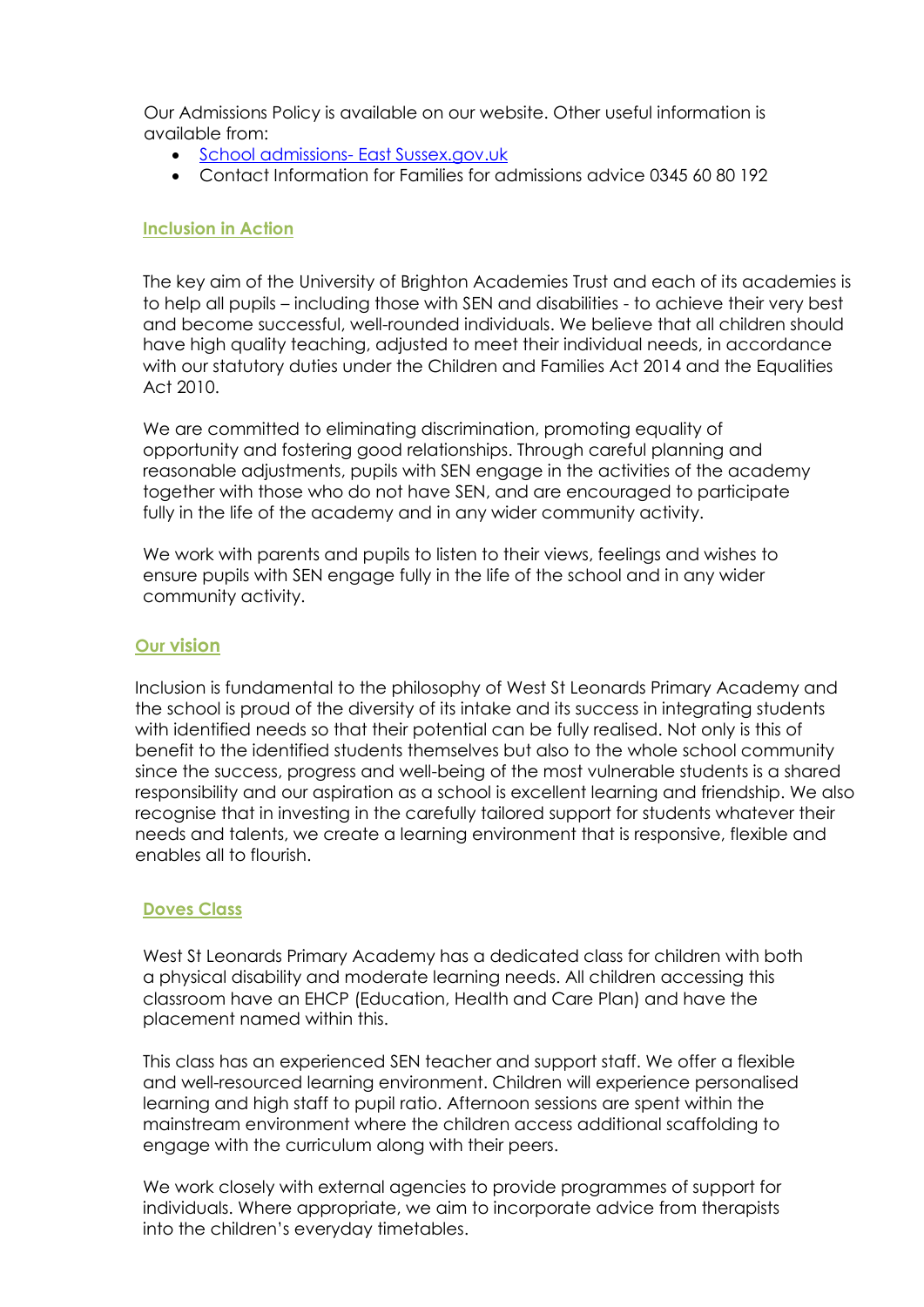## **Identifying and Assessing SEND**

We aim to identify children's special educational needs (SEN) as early as possible, so that they have the best possible outcomes. A pupil has SEN where their learning difficulty or disability calls for special educational provision, namely provision different from or additional to that normally available to pupil of the same age to allow them to access the same high quality curriculum knowledge as their peers.

Our academy will assess each pupil's current skills and level of attainment on entry to the academy. We will make regular assessments of progress for all pupils. These will seek to identify pupils making less than expected progress given their age and individual circumstances. This is progress which:

- is significantly slower than that of their peers starting from the same baseline;
- fails to match or better the child's previous rate of progress;
- fails to close the attainment gap between the child and their peers;
- widens the attainment gap.

The first response to less than expected progress will always be high quality teaching targeted at the pupil's area of weakness.

In identifying a child as needing SEN support, the class teacher working with the SENCO, will carry out a clear analysis of the pupil's needs including the individual's development in comparison to their peers and national data.

Slow progress and low attainment do not necessarily mean that a child has SEN. Equally, attainment in line with chronological age does not necessarily mean that there is no learning difficulty or disability.

We follow an 'assess, plan, do, and review' cycle to ensure that we meet the needs of children with special educational needs. The 'assess, plan, do, and review' cycle helps everyone to work together to continually improve the support so that the child makes good progress.

When a child is making smaller steps of progress, they have an individual learning plan specific to their needs, which is reviewed termly.



Difficulties related solely to limitations in English as an additional language are not SEN. Persistent disruptive or withdrawn behaviours do not necessarily mean that a child or young person has SEN.

We are alert to emerging difficulties and respond early. For some children, SEN can be identified at an early age; however, for other children difficulties become evident only as they develop.

We recognise that parents know their children best and listen and understand when parents express concerns about their child's development. Staff also listen and address any concerns raised by the children and young people themselves.

Where it is decided to provide pupil with SEN support, the decision will be recorded in academy records and we will formally notify parents. We are required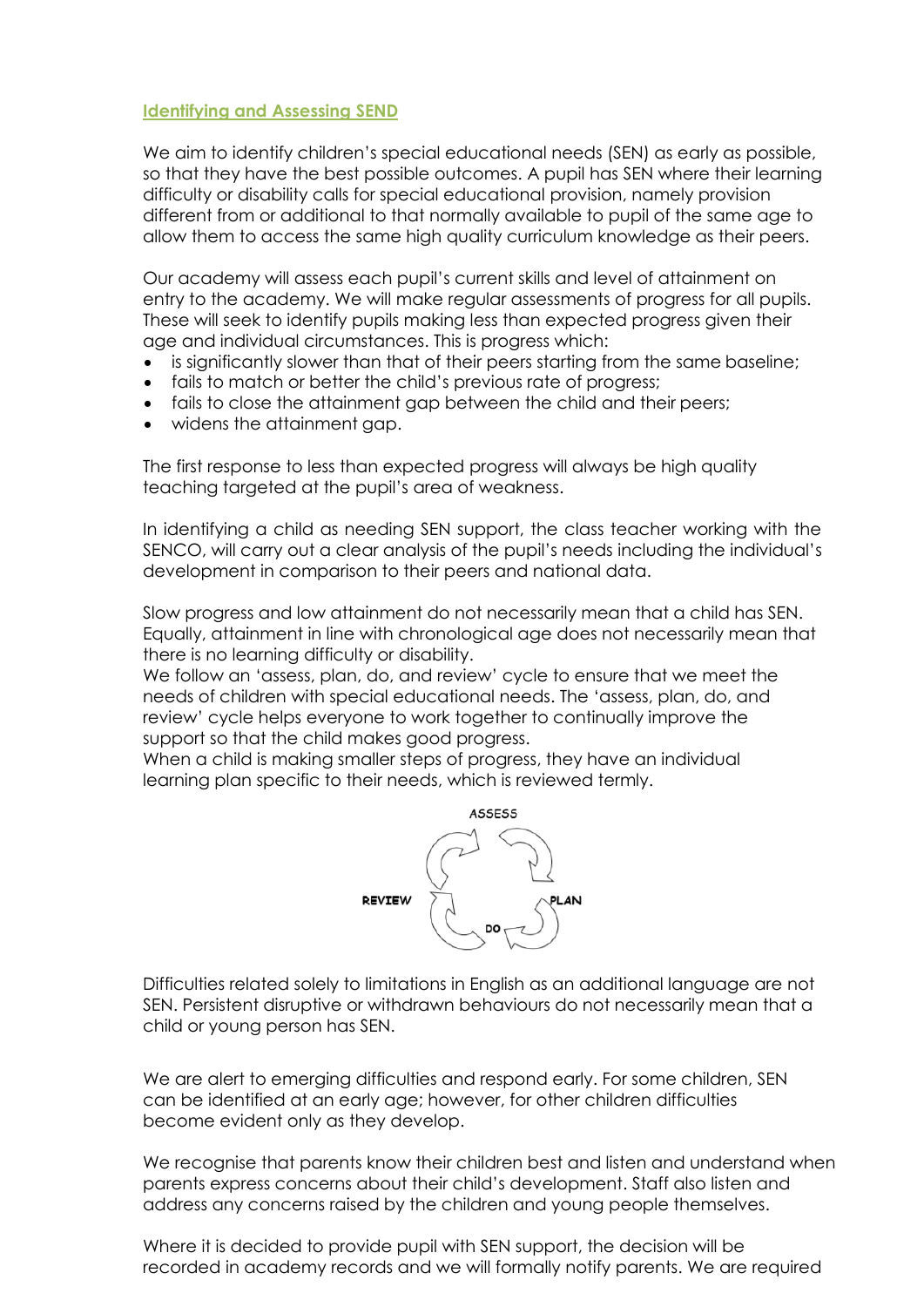to make data on the level and types of SEN in the academy available to the Local Authority. These data, which are collected through the School Census, are also required to produce the national SEN information report.

SEN support will be adapted or replaced depending on how effective it has been in achieving the agreed outcomes.

A school-based SEN support plan is used when, despite the appropriate targeted support, a child or young person continues to make little or no progress or to work at levels considerably below those of their peers. Many of these children are likely to be receiving support from other agencies.

Where, despite taking relevant or purposeful action to identify, assess and meet the SEN of the child or young person, the child or young person has not made expected progress, consideration will be given to requesting an Education, Health and Care assessment. This request can be made by the academy or by parents.

In considering whether an EHC needs assessment is necessary, the Local Authority will consider the evidence of the action already being taken by the academy to meet the child or young person's SEN. An EHC needs assessment will not always lead to an EHC plan.

The purpose of an EHC plan is to make special educational provision to meet the special educational needs of the child or young person, to secure improved outcomes for them across education, health and social care and, as they get older, prepare them for adulthood. The EHC plan also specifies the arrangements for setting shorter term targets at academy level.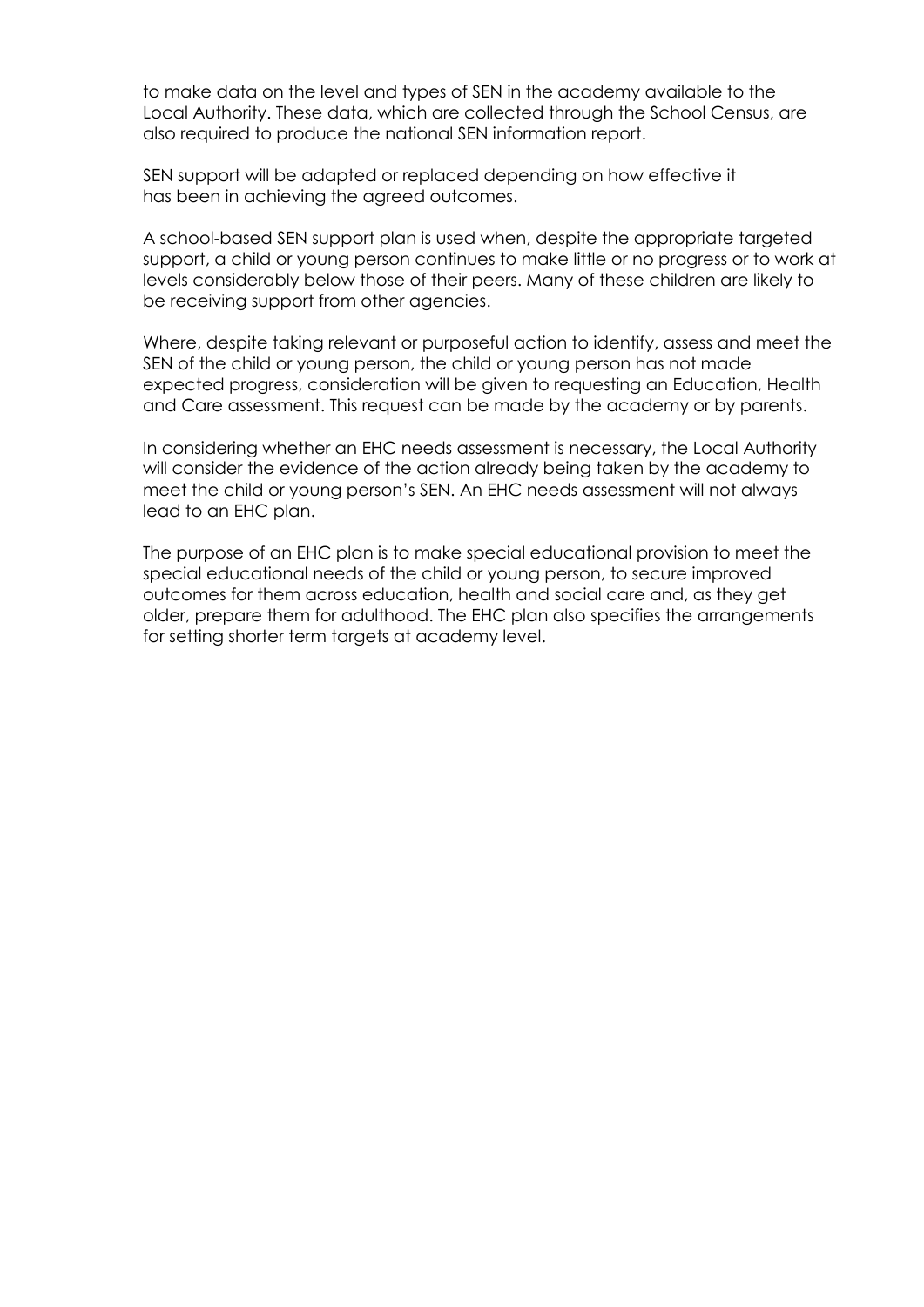## **Teaching and Learning Support**

In common with all academies in the University of Brighton Academies Trust, we set high expectations for all pupils whatever their prior attainment. We use assessment to set targets which are deliberately ambitious. We deliver high quality teaching that is differentiated and personalised and meets the individual needs of the majority of children and young people. Some children and young people need educational provision that is additional to or different from this and we use our



best endeavours to ensure that such provision is made for those who need it.

Teaching and learning strategies include:

- Differentiated curriculum, objectives, activities and teaching approaches
- Clarity for pupils about what they are being asked to do, why they are doing it, how they are supposed to do it and how they will know if they have done well
- Use of supportive techniques such as visual timetables, modelling and demonstration
- Clear instructions and simplified language
- Support with key words and subject terminology
- Access to word processors
- Structured routines and regular reminders of whole-school/class rules
- Reward and sanction systems that work and take account of pupils' SEND.

The quality of teaching for pupils with SEN and their progress is a core part of the Trust's performance management arrangements, and our academy's approach to professional development for all teaching and support staff.



Clear dates for reviewing progress are agreed and the parent, pupil and teaching staff will be clear about how they will help the pupil reach their expected outcomes. The effectiveness of the support and interventions and their impact on the student/pupil's progress will be reviewed in line with the agreed date.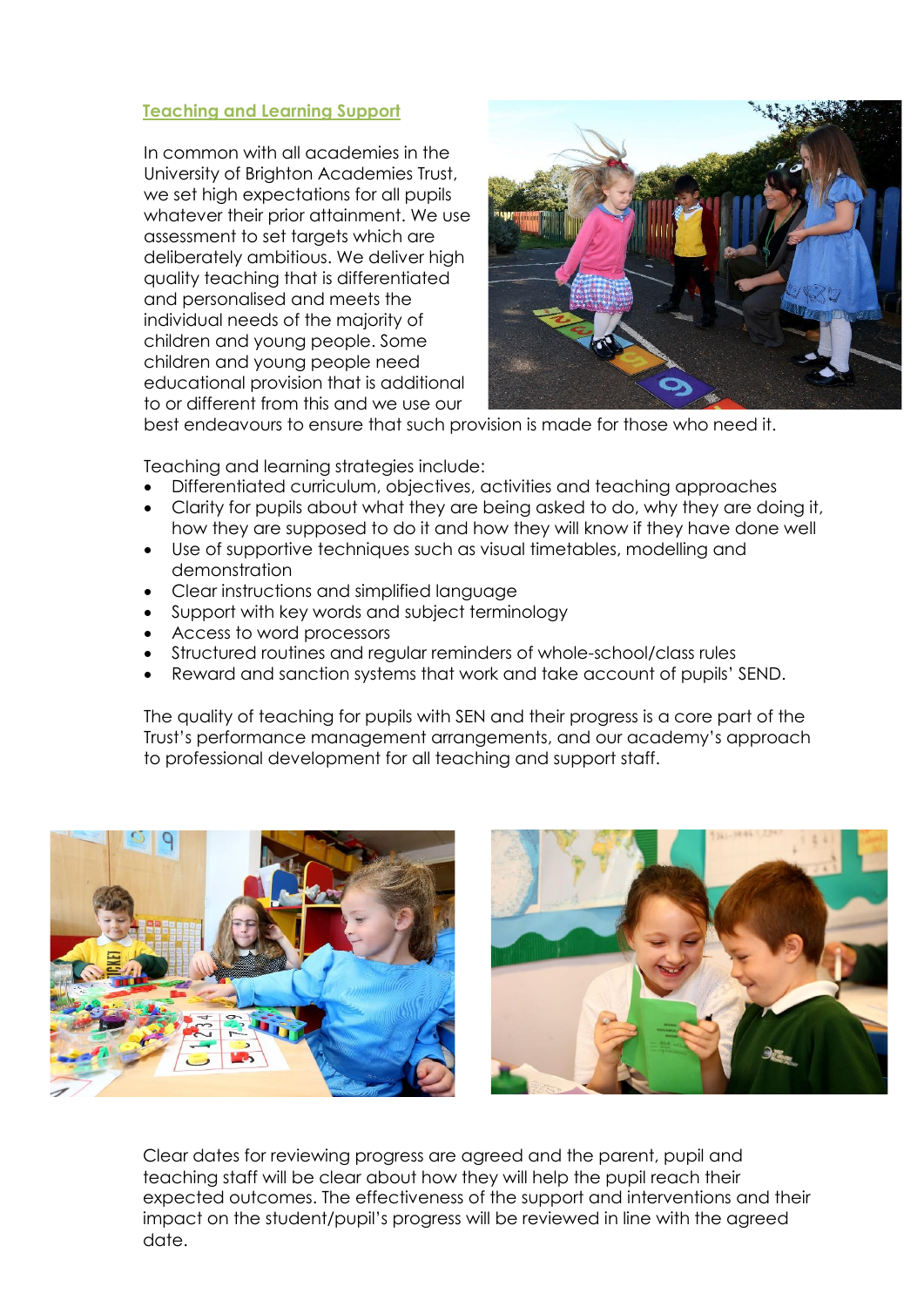EHC plans are used to actively monitor children and young people's progress towards their outcomes and longer term aspirations. They must be reviewed as a minimum every 12 months. Reviews will be undertaken in partnership with the child or young person and their parents, and will take account of their views, wishes and feelings. The review will focus on the child's progress towards achieving the outcomes specified in the EHC plan. The review will also consider whether these outcomes and supporting targets remain appropriate.

Parents, an academy representative, a Local Authority SEN Officer, a health service representative and a Local Authority social care representative will be invited to the review meeting.

Before the meeting we will:

- give notice to all parties at least two weeks before the meeting and seek advice and information about the child;
- send out any advice or information gathered to all those invited at least two weeks before the meeting.

We will prepare and send out a report of the meeting to everyone invited within two weeks of the meeting.

Where a child is looked after by the Local Authority, the academy will endeavour to synchronise EHC plan reviews with social care reviews.

#### **Learning without Barriers**

All pupils have access to a broad and balanced curriculum which is suitable for all our pupils. We will set high expectations for all pupils.

We adjust the curriculum for each child with SEN to make sure that they can access the subjects at their own level, and make progress. This is called 'differentiation'. Lessons are planned to address potential areas of difficulty and to remove barriers to pupil achievement. We do what is necessary to enable children and young people to develop, learn, participate and achieve the best possible outcomes irrespective of whether that is through reasonable adjustments for a disabled child or special educational provision for a child with SEN.

We will look at the child's level of achievement and see what support they need to make good progress and reach their potential. We will talk with children and parents as part of the SEN support cycle (assess, plan, do, review).

Further information about our academy's curriculum for each year group is available on our website.

All pupils have access to a broad and balanced curriculum. Lessons are planned to address potential areas of difficulty and to remove barriers to pupil achievement by allowing additional access and scaffold where required. We do what is necessary to enable children to develop, learn, participate and achieve the best possible outcomes irrespective of whether that is through reasonable adjustments for a disabled child or special educational provision for a child with SEN.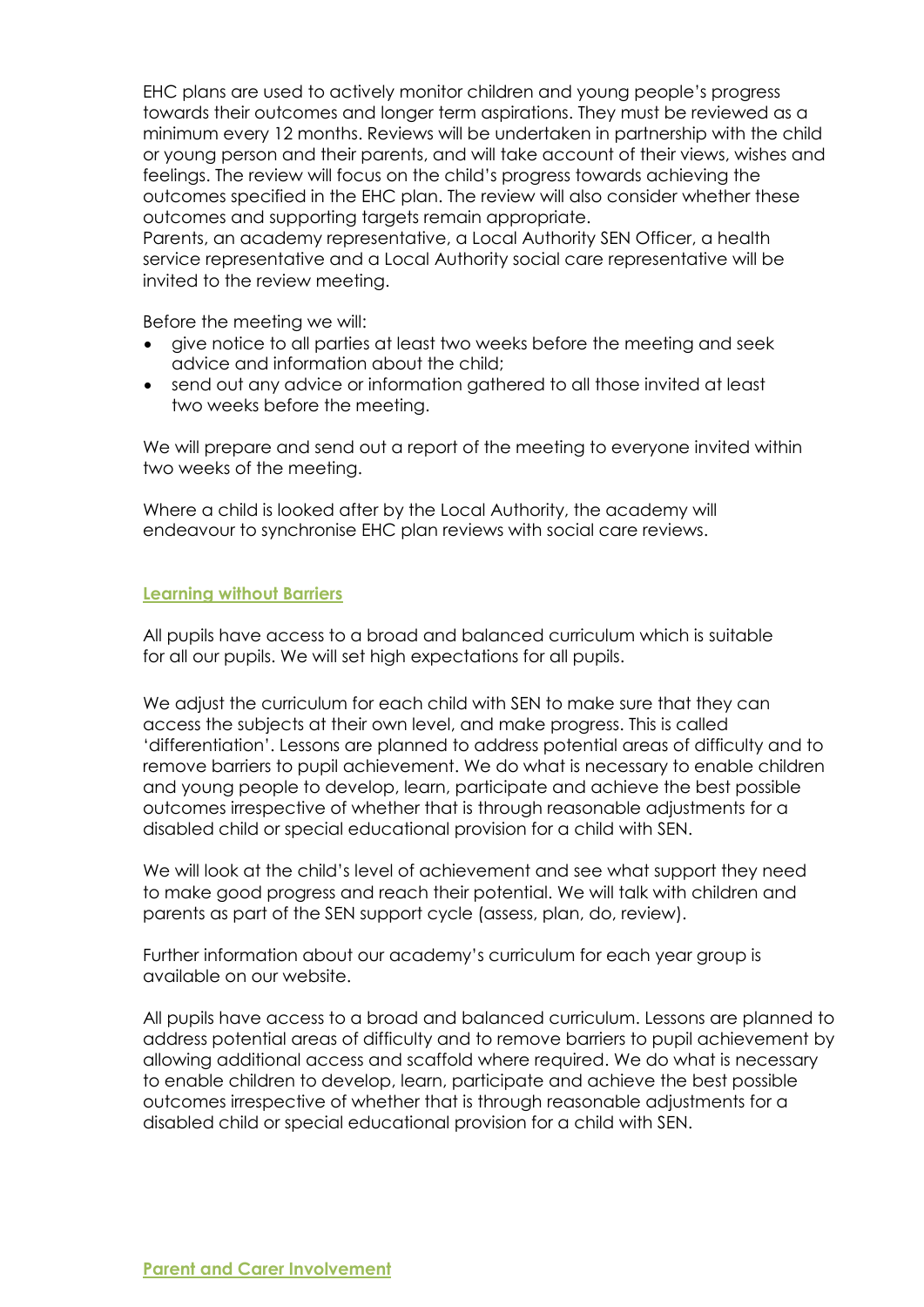We are committed to working in partnership with parents and carers. We will:

- Have regard to the views, wishes and feelings of parents;
- Provide parents with the information and support necessary to enable full participation in decision making;
- Support parents in order to facilitate the development of their child to help them achieve the best possible educational and other outcomes, preparing them effectively for adulthood;
- Provide opportunities to meet with the parents of children and young people at least three times each year;
- Provide regular reports for parents on their child's progress;



 Involve parents in the regular reviews of SEN support plans and, where applicable, in the annual review of EHC plans.

If there are any concerns with parents about SEN support for their child, we work with them to try and resolve these. If parents have a complaint, they can use the school's complaints procedure. Details about this are available from the academy website.

# **Children's Involvement**

We are committed to involving children and young people with SEN in decisions about their learning. We will:

- Have regard to the views, wishes and feelings of children and young people;
- Provide children and young people with the information and support necessary to enable full participation in decision making;
- Support children and young people to support their development and help them achieve the best possible educational and other outcomes, preparing them effectively for adulthood.

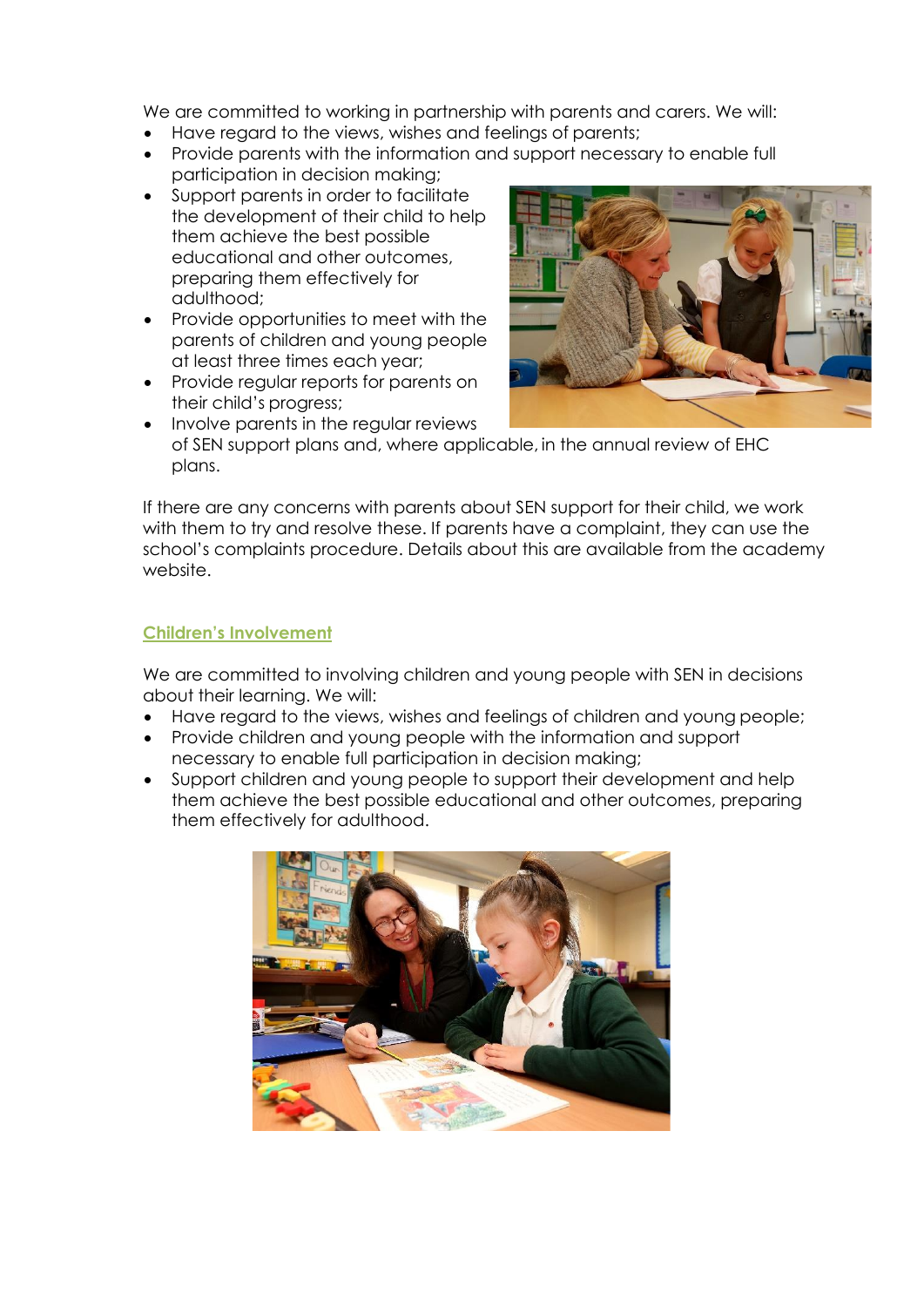#### **Looked After Children**

If the child is looked after by the local authority they will have a Care Plan including Personal Education Plan (PEP) and Health plan. We will co-ordinate these plans with the SEN support plan and will involve parents and carers as well as foster carers or social workers in discussions.

## **SEND Provision**

#### **Social, Emotional and Mental Health Wellbeing**

We support the emotional, mental and social development of children and young people with SEN and disabilities by providing extra pastoral support arrangements for listening to their views and implementing measures to prevent bullying. We make provision for pupil's spiritual, moral, social and cultural development.

At West St Leonards Primary Academy we promote a positive growth mind set in all areas of our academy, including how we behave. To achieve this we endorse mutual respect, good relationships and positive use of language between all staff and learners. More information about support for behaviour, avoiding exclusions and increasing attendance can be found within our Behaviour Policy, which is available on our Academy website, including how we promote character building through positive praise.

We use Zones of Regulation, Lego Therapy and other appropriate small group sessions to support pupils who require it. We also work with the Education Futures Trust through Behaviour for Learning Coaches, Early Help Keyworkers, Forest Schools and Drama club to support pupil's individual needs.

#### **Physiotherapy and Sensory Circuits**

The physiotherapy team is made up of visiting specialist children's physiotherapists and our own physiotherapy assistant who work with the pupils in school. We aim to help children achieve their maximum physical potential and to improve their functional abilities. The NHS physiotherapist will develop a treatment plan for the children with a physical need on their EHCP for school to action. The goals are set by the physiotherapist and are reviewed regularly.

Sensory Circuits is a short and snappy sensory motor skills programme that helps to set children up for a school day. It enables children to reach the level of alertness needed to concentrate during lessons. Children participate in a 10-15 minute session of activities designed to improve brain processing efficiency at the start of each day.

#### **Speech and Language**

Being able to communicate is the most important skill we need in life. Every pupil has a voice and a right to express their thoughts, needs and feelings this communication can take many forms and is both verbal and non-verbal. We use speech link and language link programmes to help identify issues and work on children's targets in a structured and measurable way. Teaching assistants and teachers deliver these programmes across the school where needed. We also have visiting professionals who work with children on targets when a severe language or speech need has been identified.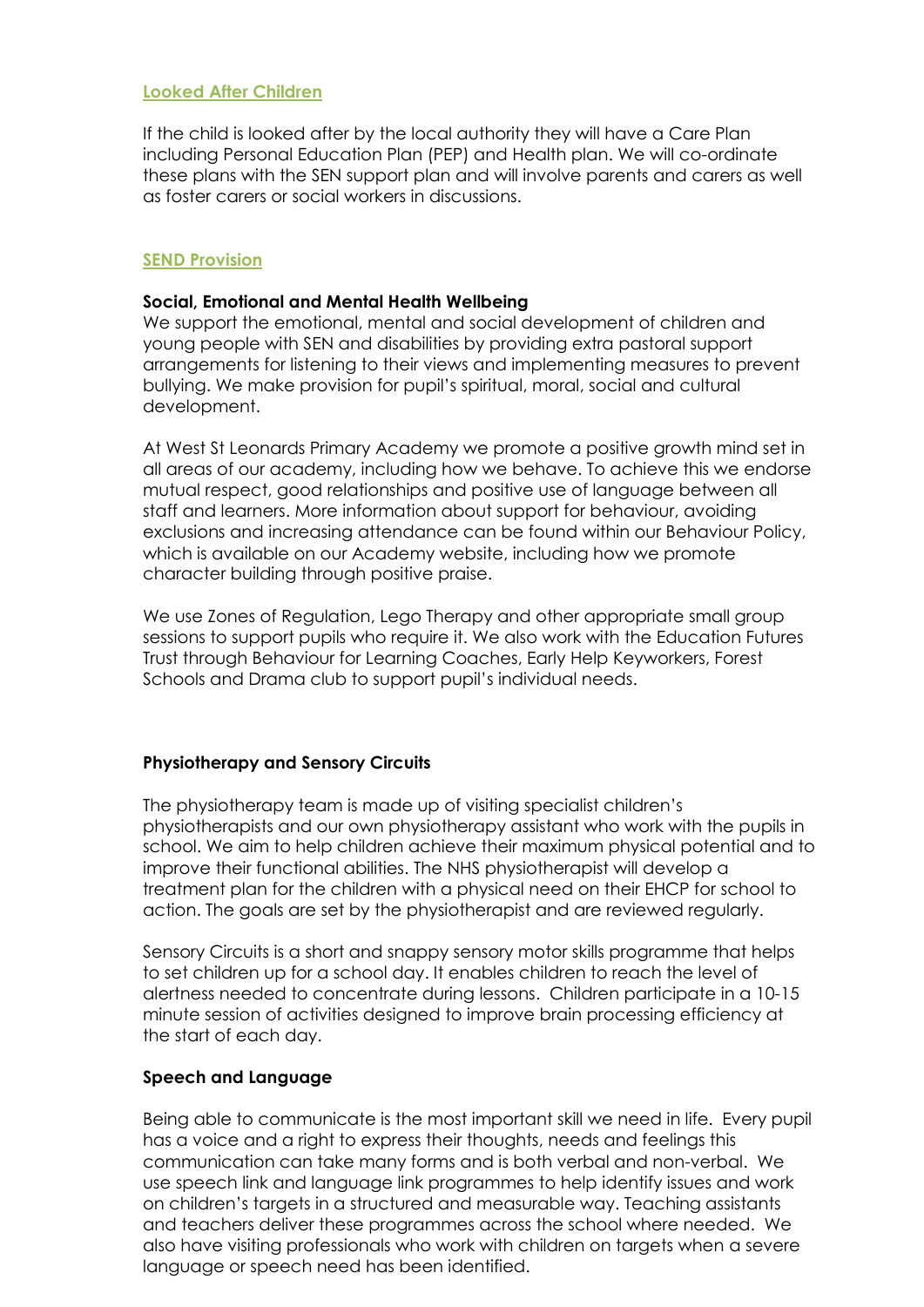## **External Agencies**

As part of the cycle of SEN support (assess, plan, do, review) we will consider whether we need to involve other services to make sure the child's specific needs are met. Parents are always involved in any decision to involve specialists.

We will always involve a specialist where a child or young person makes little or no progress over a sustained period or where they continue to work at levels substantially below those of pupils at a similar age despite evidence-based SEN support delivered by appropriately trained staff. The academy may involve specialists at any point to advise on early identification of SEN and effective support and interventions.

We work with parents and agencies to consider a range of evidence-based and effective teaching approaches, appropriate equipment, strategies and interventions to support the child's or young person's progress. Together, the parties agree the needs of the child or young person, responsibilities and the outcomes to be achieved through the support, including a date by which it is reviewed. Records of involvement of specialists are kept and shared with parents and teaching staff.

Where a child is looked after by a Local Authority, we will work closely with the other relevant professionals involved in the child's or young person's life as a consequence of being looked after.

We work closely with the Local Authority and other providers to agree the range of local services and clear arrangements for making appropriate requests. Some services may be commissioned directly.

Further information on the local authority and health services are available from:

https://new.eastsussex.gov.uk/childrenandfamilies/specialneeds/search-forservices/

https://new.eastsussex.gov.uk/childrenandfamilies/specialneeds/healthwellbeing/healthservices/

The following table sets out the different opportunities we have for talking to pupils about their learning:

| <b>Provision</b>          | <b>Who's involved?</b> | How often?                |
|---------------------------|------------------------|---------------------------|
| Self-assessment           | pupil, class teacher   | Daily                     |
| <b>Class Circle times</b> | pupil, class teacher   | Weekly / as required      |
| Worry                     | Pupil, class           | Access to this daily      |
| Box/Suggestions box       | teacher, teaching      |                           |
|                           | assistant              |                           |
| <b>School Council</b>     | Class, class teacher,  | Meet at least once a term |
|                           | school council leader  | and feedback to class     |
| <b>Pupil Voice</b>        | pupil, SENCO, class    | As required               |
|                           | teacher, teaching      | At least once a year for  |
|                           | assistant              | children who are          |
|                           |                        | statemented or have       |
|                           |                        | an EHCP                   |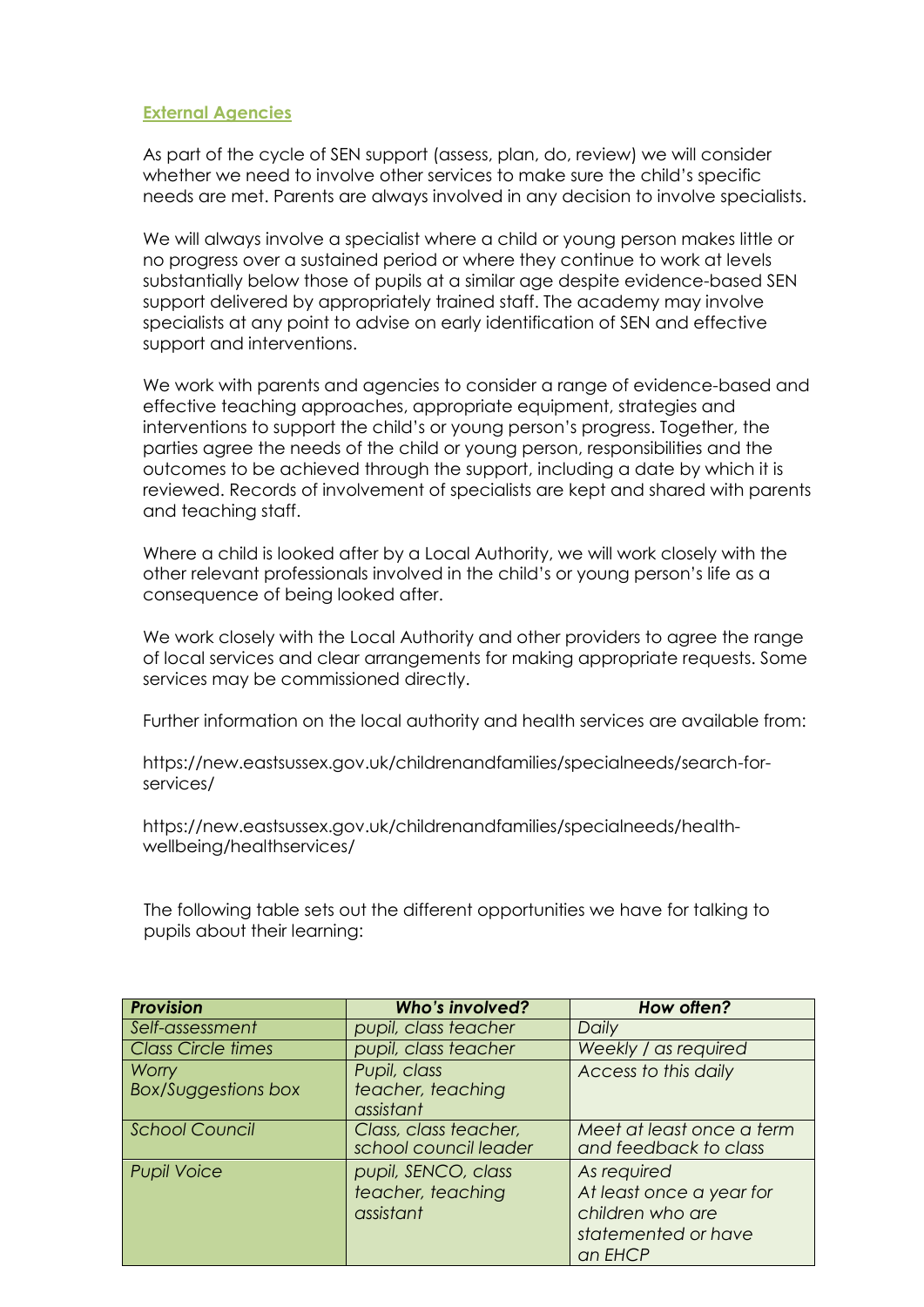| SEN support<br>review meetings                              | Pupil, parents, class<br>teacher, supported<br>by SENCO                           | At least three times a year |
|-------------------------------------------------------------|-----------------------------------------------------------------------------------|-----------------------------|
| <b>Additional Needs Plan</b>                                | Pupil, parents,<br>SENCO, class<br>teacher, support<br>services                   | At least three times a year |
| <b>Annual reviews</b><br>(statements and<br>EHC plans only) | Pupil, parents, SENCO,<br>class teacher, support<br>services, local<br>authority. | Once a year                 |

# **Transitions**

The majority of children and young people with SEN or disabilities, with the right support, can find work, be supported to live independently, and participate in their community. In common with all academies in the trust, we encourage these ambitions from the start. Our SEN support includes planning and preparation for the transitions between phases of education, key stages, year groups and preparation for adult life. We will agree with parents and students/pupils the information to be shared as part of this process. We support children and young people so that they are included in social groups and develop friendships. This is particularly important when children and young people are transferring from one phase of education to another.

If a child or young person has an EHC plan, this will be reviewed and amended in sufficient time prior to moving between key phases of education.

#### **Staff Training**

We regularly and carefully review the quality of teaching for all pupils, including those at risk of underachievement. This includes: identifying particular patterns of need in the academy, reviewing, and where necessary improving, teachers' understanding of strategies to identify and support vulnerable students/pupils and their knowledge of the SEN most frequently encountered.

Where interventions are required, we ensure staff have sufficient skills and knowledge to deliver the intervention effectively.

The quality of teaching for pupils with SEND, with the progress made by pupils, is a core part of the Trust's performance management arrangements and its approach to professional development for all teaching and support staff.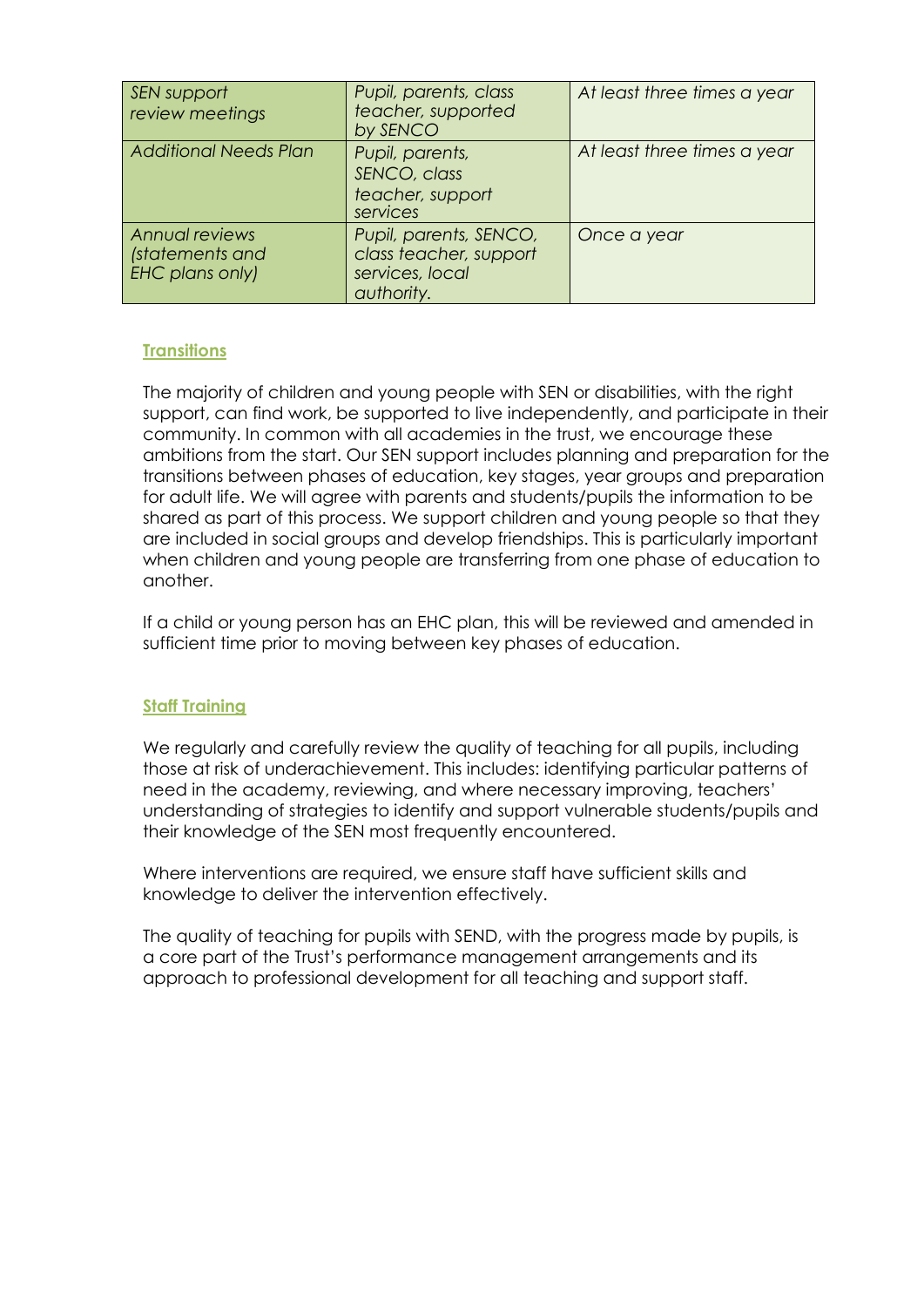At West St Leonards Primary Academy recent and planned training includes:

| <b>Focus of training</b>                                                       | Who is involved?                                    |
|--------------------------------------------------------------------------------|-----------------------------------------------------|
| Dyslexia training                                                              | Teachers and some TAs                               |
| Evacuation chair training                                                      | Selected teaching assistants and<br>facility leader |
| Team-Teach training in the<br>reduction of risk, restraint and<br>restriction. | Selected members of staff                           |
| <b>Autism Champion training</b>                                                | Selected teaching assistant                         |
| Specialist Speech and Language<br>training                                     | Foundation Stage staff                              |
| Training for specific medical needs                                            | Facility staff                                      |
| Understanding SEN and the<br>graduated approach                                | New staff                                           |
| Autism awareness                                                               | All staff                                           |
| Intervention Planning and Reviewing                                            | All staff                                           |
| <b>Mental Health and Emotional Wellbeing</b><br>training                       | <b>SENCO</b>                                        |
| <b>Maths Mastery training</b>                                                  | <b>All Staff</b>                                    |
| <b>Talk for Reading training</b>                                               | Selected teachers                                   |
| <b>Zones of Regulation Training</b>                                            | Selected teaching assistant and EFT<br>Keyworker    |
| <b>Social Skills Group Training</b>                                            | Safeguarding Lead and Therapeutic<br>Coach          |

# **Monitoring Progress**

We regularly and carefully review the quality of teaching for all pupils to make sure no-one under achieves. We look at whether our teaching and programmes of support have made a difference and also their cost effectiveness. We use information systems to monitor the progress and development of all pupils. This helps us to develop the use of interventions that are effective and to remove those that are less so.

At West St Leonards Primary Academy we use a range of approaches to support children with SEN. We regularly monitor the impact of interventions and adapt approaches where necessary to ensure children with SEN make progress.

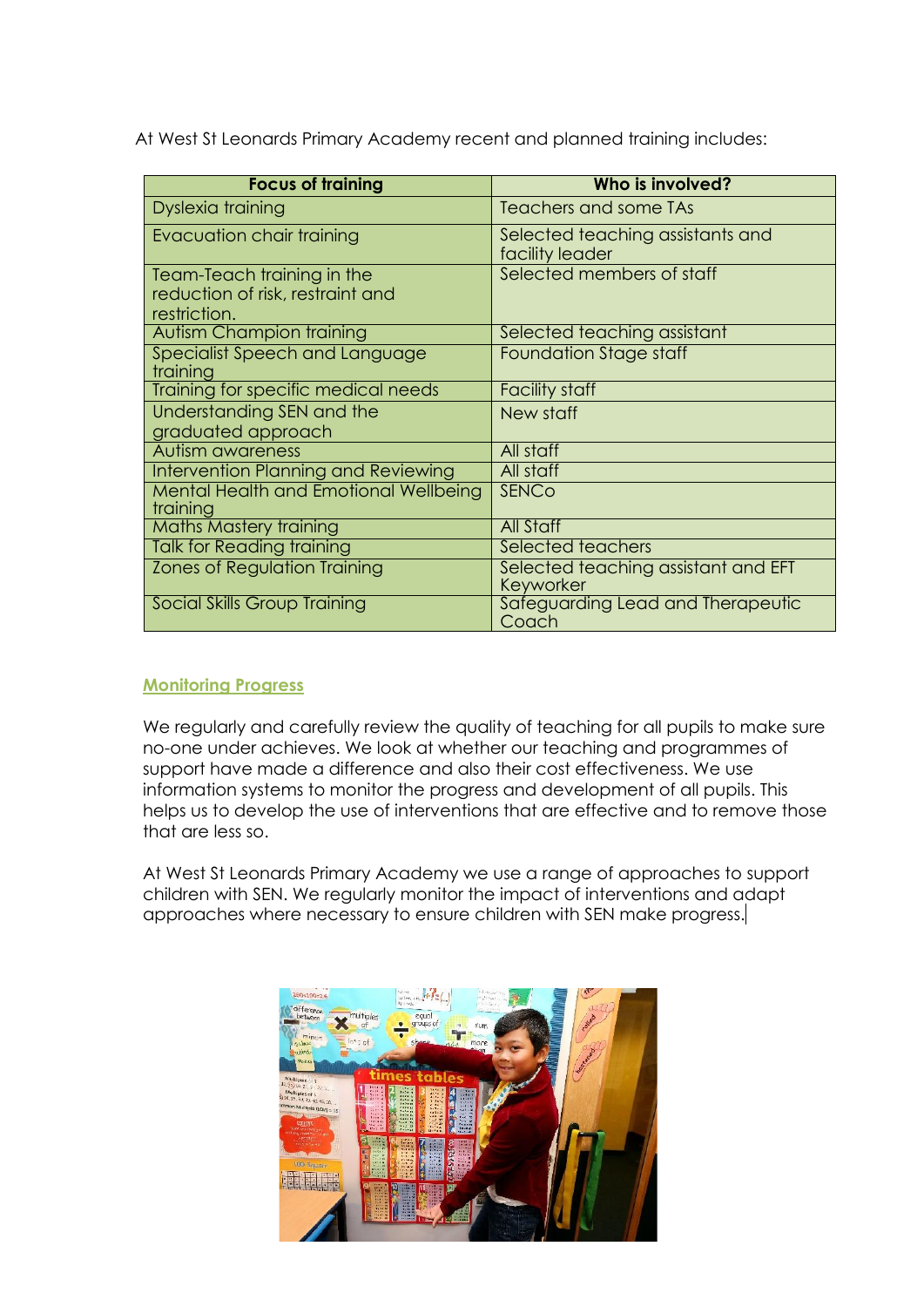## **Accessibility**

The University of Brighton Academies Trust's Equality and Diversity Policy and its Equality Objectives are available on the Trust's website, as is its Policy for Supporting students and pupils with medical conditions.

Our academy's Accessibility Plan is available on our website.

The academy building is fully wheelchair accessible, with a lift to rooms on the first floor and wide corridors. We have disabled changing and toilet facilities. We have recently had an audit of the building for children with visual impairment. When required we use translators to support families where English is an Additional Language.

We provide high quality appropriate support from the school budget including any resources targeted at particular groups or pupils needs.

We receive additional top up funding where the cost of the special educational provision required to meet the needs of an individual pupil exceeds the nationally prescribed threshold.

In some circumstances, parents may request a Personal Budget. A Personal Budget is an amount of money identified by the Local Authority to deliver provision set out in an EHC plan where the parent or young person is involved in securing that provision.